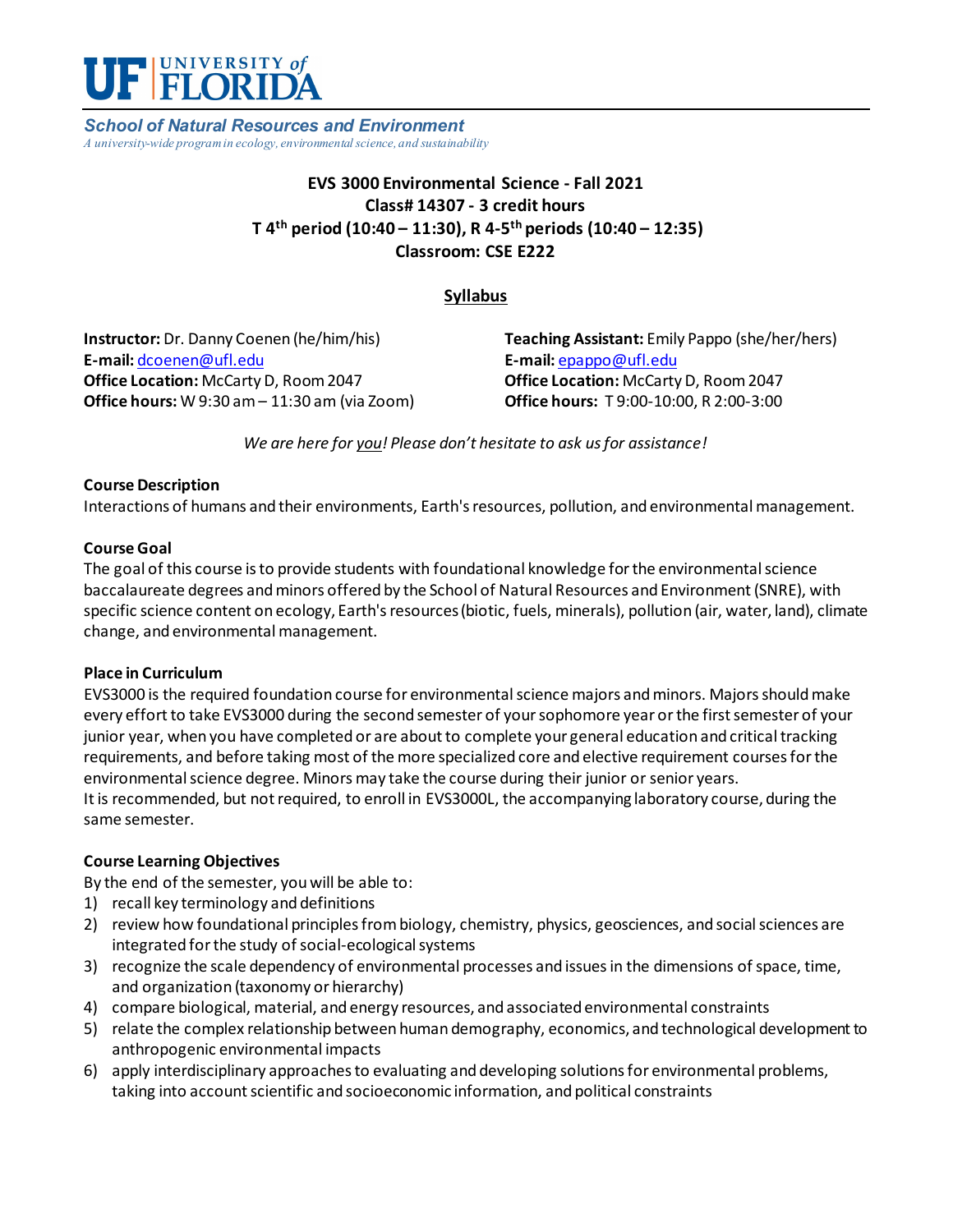- 7) review primary research articles and appraise how they contribute to the field's body of knowledge
- 8) design and deliver a collaborative presentation on an environmental science topic
- 9) reflect on your environmental career goals and identify steps & skills needed to realize those goals

#### **Prerequisites**

Enforced: CHM2045 or CHM2047 or CHM2095. Recommended: BSC2005(C-) or BSC2010(C-) & CHM2045(C-) or CHM2047(C-) or CHM2095(C-), or equivalent

#### **Required Textbook**

Environmental Science: Systems and Solutions, 6th edition by McKinney, Schoch, Yonavjak& Mincy (2019). Boston, Massachusetts: Jones and Bartlett Publishers. Our course textbook is available as an eBook through UF All Access at a discounted price. Se[e https://businessservices.ufl.edu/services/uf-bookstore/uf-all-access/](https://businessservices.ufl.edu/services/uf-bookstore/uf-all-access/)for information and support. Please note: It may take several days after the start of the semester for you to receive access to the textbook. That is okay; just complete any assigned readings as soon as you get it.

Additional required readings will be made available on Canvas or UF library electronic reserves.

## **Grading Policies**

Your final grade for this course will be based on a 1000-point scale and will be weighted as follows:

| <b>Grade Component</b>      | Points | Percent | Description                                          |
|-----------------------------|--------|---------|------------------------------------------------------|
| Attendance and engagement   | 200    | 20      | Roll call, activities, discussions, and homework     |
| Career aspirations paper    | 50     | 5.      | Reflection paper on environmental career aspirations |
| Article analyses (2)        | 150    | 15      | Two analyses of current peer-reviewed literature     |
| Issue analysis presentation | 120    | 12      | Collaborative presentation                           |
| Quizzes                     | 120    | 12      | Four quizzes, 30 pts each                            |
| Exam 1                      | 180    | 18      | Multiple choice and short answer                     |
| Exam 2                      | 180    | 18      | Multiple choice and short answer                     |

#### **Grading scale**

| Grade  | Points   | Percent              | Grade   | Points | Percent              | Grade | Points    | Percent                    |
|--------|----------|----------------------|---------|--------|----------------------|-------|-----------|----------------------------|
| А:     | 930-1000 | 93.0-100.0%          | $R-$    |        | 800-829.9 80.0-82.9% | D+:   |           | 670-699.9 67.0-69.9%       |
| A-     |          | 900-929.9 90.0-92.9% | ∣r∙     |        | 730-769.9 73.0-76.9% | ∙ח    |           | 630-669.9 63.0-66.9%       |
| $B+$ : |          | 870-899.9 87.0-89.9% | $C + 1$ |        | 770-799.9 77.0-79.9% | - N-  |           | $600 - 629.9 60.0 - 62.9%$ |
| B:     |          | 830-869.9 83.0-86.9% |         |        | 700-729.9 70.0-72.9% | F.    | $0-599.9$ | 0.0-59.9%                  |

These grade cutoffs are exact; students should not expect any rounding of scores at the end of the semester.

**Attendance and Engagement:** Attending class regularly is foundational to learning. Your attendance grade is based on the number of class sessions you are present for. Please arrive on time and be prepared to learn. Repeated unexcused absences and inappropriate or disruptive classroom behavior willresult in a reduction of your attendance grade (see Course Policies for details).

Learning is an active process facilitated by reflecting on, critically thinking about, and applying readings, lecture material, and out-of-class experiences. Your engagement grade is based on the quantity and quality of your contributions to formal and informal in-class discussions and activities, as well as preparatory homework assignments. You are strongly encouraged to participate during each class meeting by asking relevant questions,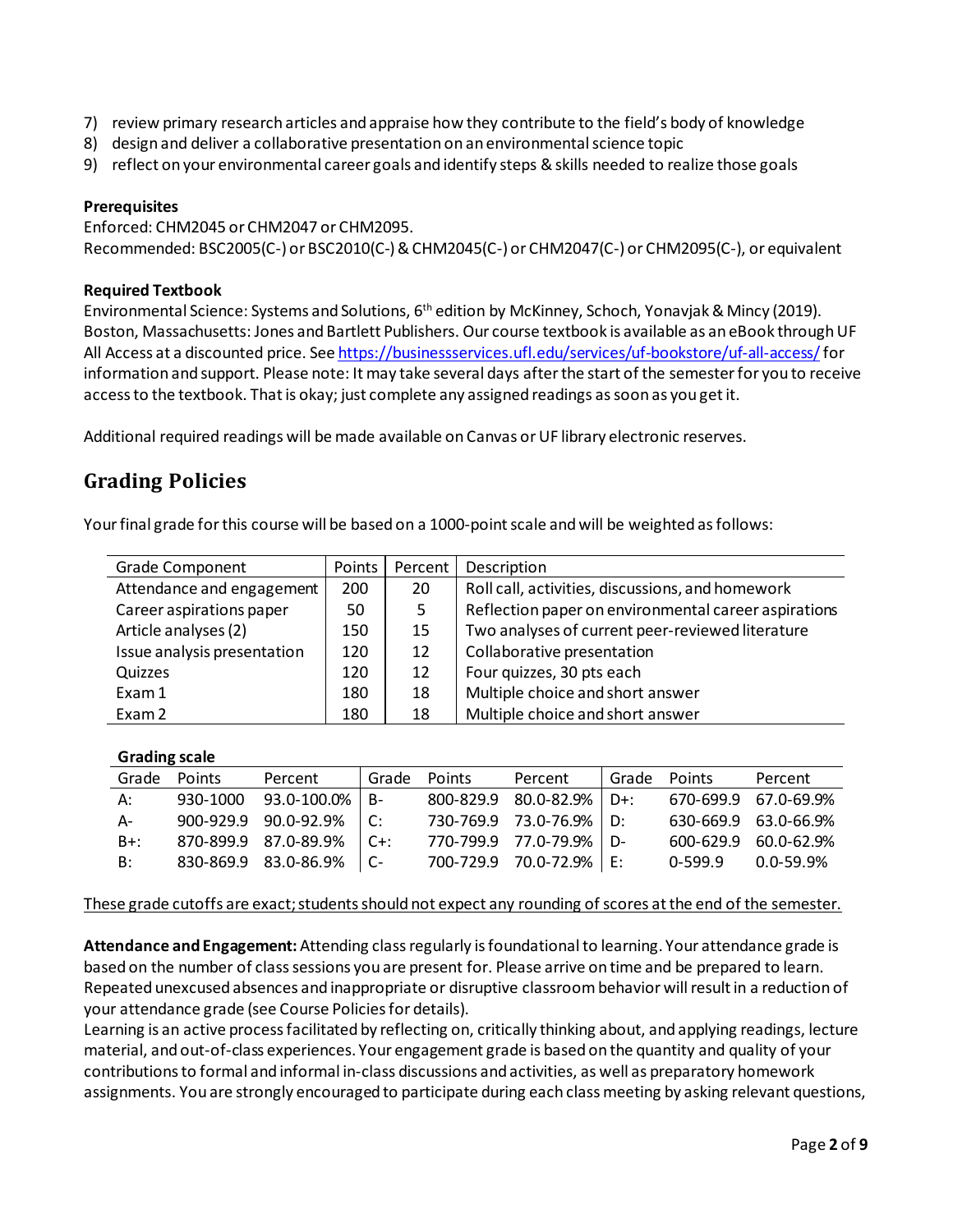engaging in discussion, or sharing personal experiences on the topic. The precise number of engagement opportunities will vary depending on the needs and interests of this semester's cohort of students. Your engagement grade is aligned with course learning objectives 1 through 6, with emphasis on 4-6.

Unique requirements for the Fall 2021 semester**:** We continue to experience pandemic conditions. **You are expected and strongly encouraged to wear properly fitted masks over mouth and nose while you are entering, within, and exiting the classroom** to minimize infection risk to yourself and others, including vulnerable members of our local community. This applies whether you are vaccinated against COVID-19 or not. Thank you! Should you contract or believe you have been in close contact with someone who has tested positive, please call UF Health Screen, Test & Protect at 352-273-9790 to initiate contact tracing.

**Career Aspirations Paper:** Different career paths require different skills, and the process of applying for graduate school differs from finding a government job. This assignment will help you reflect on your career aspirations and identify steps to maximize your chance to realize your aspirations. This part of your course grade is aligned with course learning objective 9.

**Article Analyses:** Science is an ongoing processthrough which our knowledge about the world around is advanced and refined. For each article analysis, you will identify and critically read current primary research articles on course-related topics and apply your critical thinking skills to analyze how the reviewed research advances or revises scientific understanding of said topic. You will complete two article analyses during the semester, each with a word count of 500-750 words. Grading will be by rubric. This part of your course grade is aligned with course learning objective 7.

**Issue Analysis Presentation:** Science is a collaborative process, thriving from the contributions of a diverse group of contributors. For your issue analysis presentation, you will work in groups to research an environmental issue and design an engaging, professional VoiceThread presentation on the causes, impacts, and possible solutions to the assigned issue. Grading will be by rubric. This part of your course grade is aligned with course learning objectives 5 through 8

**Quizzes:** There will be four online multiple-choice quizzes during the semesterto assess your progress in comprehending and applying course materials. Quizzes are closed book/closed notes and will be proctored by Honorlock. This part of your course grade is aligned with course learning objectives 1 through 4.

**Exams:** All information covered in readings and presented in class(incl. live and pre-recorded lectures, videos, discussions, and student contributions)is potential exam material. Exams will consist of a mixture of question styles, including true/false, multiple choice and short answer questions. Exams are closed book/closed notes and will be proctored by Honorlock. This part of your course grade is aligned with course learning objectives 1 through 6.

### **It is your responsibility to verify that all assignments are successfully uploaded to Canvas. Missing, corrupt, or incompatible files may result in grade penalties up to a score of zero for the assignment.**

You are responsible for maintaining duplicate copies of all work submitted in this course, and making those copies available should the need arise. In case of a grading dispute, you will need to notify me via e-mail within one week of the date when the score is posted or the assignment is returned to you. Detailed grading criteria for each assignment will be provided on Canvas.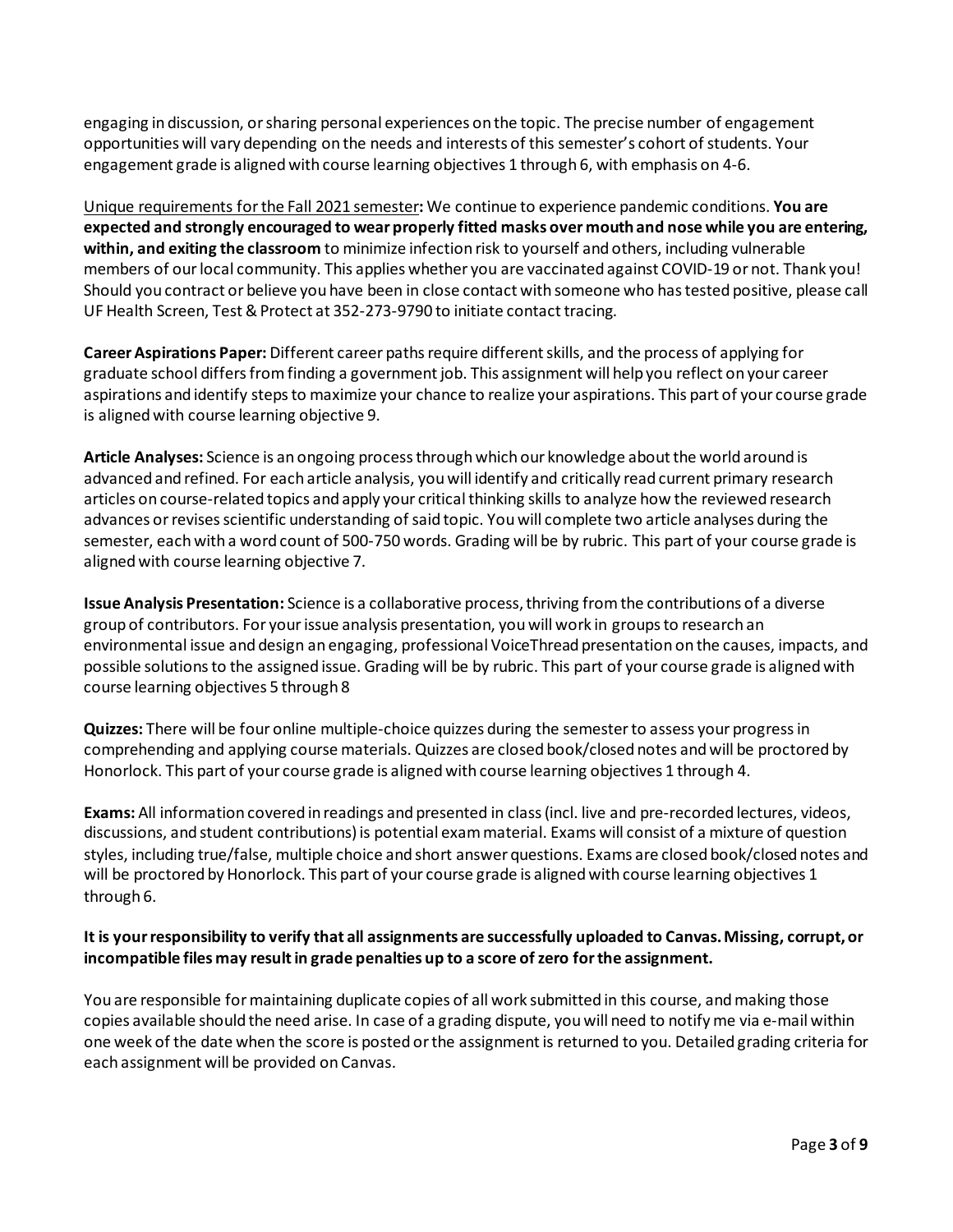# **Course Policies**

#### **Diversity and Inclusiveness Statement**

Diversity is a one of our biggest assets in the classroom and in environmental science. Different perspectives enrich our understanding of the variety of human-nature interactions and are imperative to developing just solutions to complex environmental problems.

This classroom is a place where you will be treated with respect, and I welcome individuals of all ages, backgrounds, beliefs, ethnicities & races, genders, gender identities, gender expressions, national origins, religions (if any), sexual orientations, ability – and other visible and nonvisible differences. All members of this class are expected to contribute to a respectful, welcoming, and inclusive environment for every other member of the class. This does not mean that you are not allowed to disagree with others, but that such differences should be explored without ad hominem judgment.

Should I inadvertently make a statement offensive to you, please let me know so that I may learn and grow from the incident.

#### **Attendance Policy**

Requirements for class attendance and make-up exams, assignments, and other work in this course are consistent with university policies[. Click here to read the university attendance](https://catalog.ufl.edu/UGRD/academic-regulations/attendance-policies/)  [policies.](https://catalog.ufl.edu/UGRD/academic-regulations/attendance-policies/) Requirements specific to EVS3000 are outlined below:

On-time attendance is mandatory. You are permitted three unexcused absences without grade penalty (excepting any in-class activities or extra credit opportunities). Additional unexcused absences incur a score of zero for the day's Class Attendance and Engagement. Point deductions may also be incurred for repeated disruptive tardiness.

Absences will be excused

- In case of potentially contagious illness, by timely e-mail notification t[o dcoenen@ufl.edu.](mailto:dcoenen@ufl.edu) If you miss more three or more days due to a contagious illness, provide a doctor's note or equivalent, or follow the procedure outlined here[: https://care.dso.ufl.edu/instructor-notifications.](https://care.dso.ufl.edu/instructor-notifications)
- In case of non-contagious illness, upon receipt of a doctor's note or equivalent, or by following the procedure outlined here[: https://care.dso.ufl.edu/instructor-notifications.](https://care.dso.ufl.edu/instructor-notifications)
- In case of religious holidays, by informing me via e-mail ahead of time.
- In case of military duty, jury duty, participation in academic conferences, or participation in official university or UAA events, by providing appropriate evidence ahead of time.
- In case of family emergencies, deaths, or other extenuating circumstances, by following the procedure outlined here: [https://care.dso.ufl.edu/instructor-notifications.](https://care.dso.ufl.edu/instructor-notifications)
- In all other cases, or if you are unsure, please e-mail me as soon as feasible.

If absent, it is your responsibility to make yourself aware of all due dates via the course e-learning site and/or contacting me. You are still responsible for turning assignments in on time unless an extension has been requested via e-mail and approved by me prior to the deadline. In case of true documented emergencies, I may waive this requirement.

#### **Make-up Policy**

Only work missed due to excused absences can be made up. For absences excused ahead of time, I will develop a make-up plan and schedule. In case of documented illnesses or emergencies, arrangements for completing make-up exams or assignments should be made upon return to class. If experiencing truly extenuating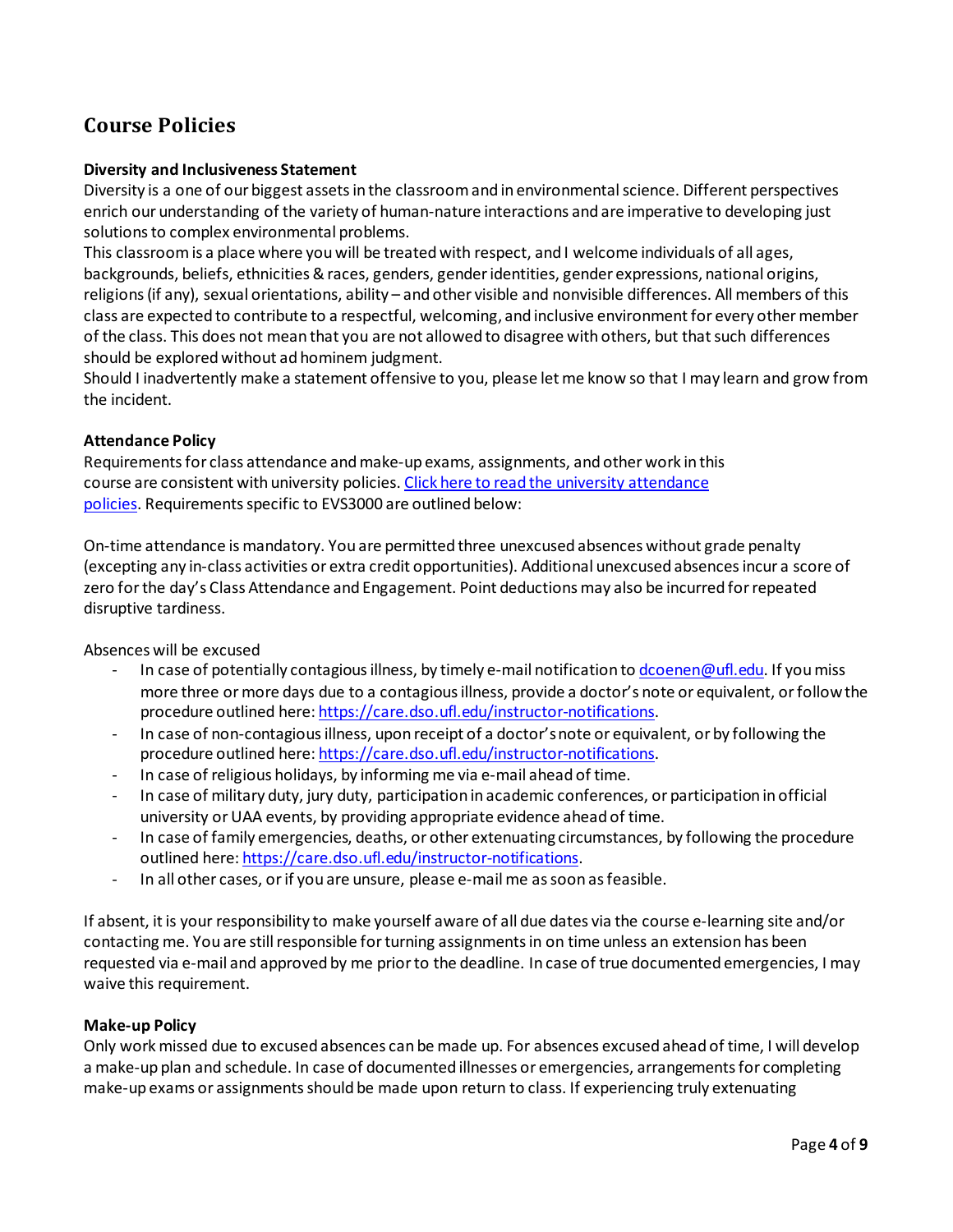circumstances resulting in longer absences, you should notify me as soon as possible to develop a plan to make up missed work.

#### **Late Work**

You are responsible for turning assignments in on time unless an extension has been requested via e-mail prior to the deadline. In case of true documented emergencies, I may waive this requirement. Technical difficulties are not generally an excuse for missing an assessment or assignment; you should have contingency plans in case any such issues arise. I recommend storing your documents on a cloud service that can be accessed from any device [\(Dropbox](https://cloud.it.ufl.edu/collaboration-tools/dropbox/) and [OneDrive](https://cloud.it.ufl.edu/collaboration-tools/office-365/) are free to UF students), and having a plan for internet outages (such as identifying a source for public WiFi near you or tethering through your cell phone). Try not to wait until the last minute to submit assignments!

For each day writing assignments are submitted late, I will subtract 10% from the assignment grade. If the assignment is more than five days late, a score of 0 will be entered. I highly recommend starting on assignments early to preclude unexpected emergencies or late-semester stress from compromising your grade. Deadline extensions may be available on certain assignments if requested ahead of time via e-mail. If extended deadlines are not met, late penalties will be assessed based on the original, not the revised due date! Finally, please do not wait until the end of the semester to discuss problems with the course material or performance in class. Your performance and success are important to me, SNRE, the College of Agricultural and Life Sciences, and the University of Florida, so please contact me to discuss your concerns as soon as they arise.

#### **Office Hours**

Please take advantage of office hours to discuss any questions or concerns. Making an appointment ahead of time is recommended, but not required. If you cannot be present for the regularly scheduled office hour, I will attempt to accommodate you at an alternate time.

#### **Course Communications and Technology**

This course uses the Canvas learning management system [\(http://elearning.ufl.edu\)](http://elearning.ufl.edu/), where course materials, grades, assignment instructions, and due dates are posted. Content will be delivered through readings, prerecorded lecture slides, videos, and live classes during the regularly scheduled class periods. You are responsible for having the appropriate technology to access all course content, including proctoring by Honorlock. This includes a desktop or laptop computer with reliable broadband internet connectivity.

You are expected to check your UF e-mail and the course web site on Canvas [\(http://elearning.ufl.edu\)](http://elearning.ufl.edu/) frequently, as information may change during the semester. You should enable Canvas notifications for this class, so that you are notified immediately about grading, assignment feedback, due date changes, announcements, etc.

The preferred way to get ahold of me outside of class and office hours is via e-mail through Canvas or to [dcoenen@ufl.edu.](mailto:dcoenen@ufl.edu) You can expect a response within 24 hours on weekdays.

#### **External Communication**

You may use GroupMe or similar tools to communicate with other students about the class and environmental science-related topics. **You may not, however, discuss quiz and exam questions/answers with others, including quizzes and exams from prior semesters, or collaborate on any assignments intended to be worked on individually.** Doing so constitutes academic dishonesty.

#### **Canvas Display Name Change**

Canvas uses the "Display Name" as set in myUFL. The Display Name is what you want people to see in the UF Directory, such as "Ally" instead of "Allison." To update your display name, go to one.ufl.edu, click on the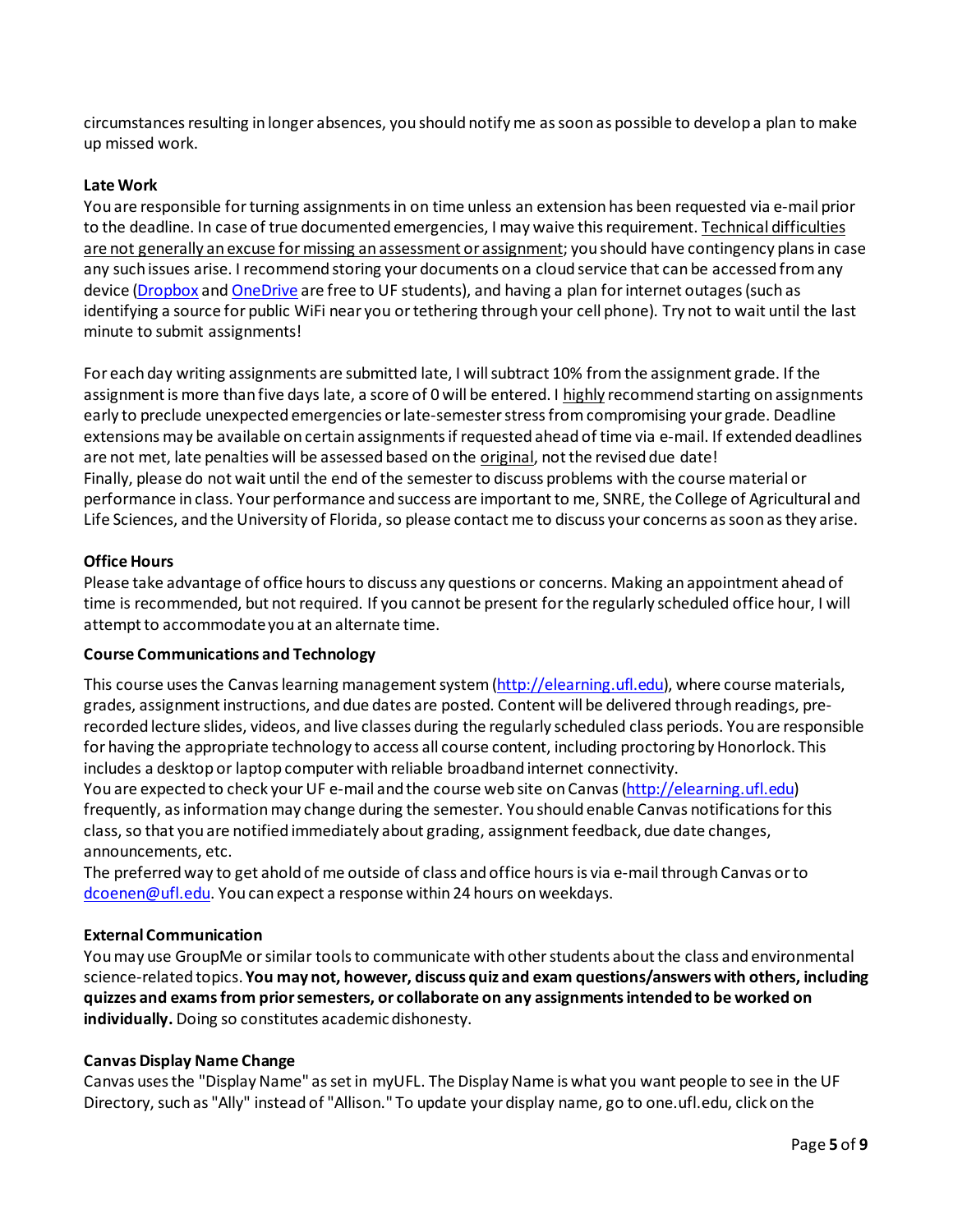dropdown at the top right, and select "Directory Profile." Click "Edit" on the right of the name panel, uncheck "Use my legal name" under "Display Name," update how you wish your name to be displayed, and click "Submit" at the bottom. This change may take up to 24 hours to appear in Canvas. This does not change your legal name for official UF records.

#### **Paper Guidelines**

All writing assignments will be submitted to Canvas and must be in **.docx** or **.pdf** format, with the proper file extension. Other file formats will not be accepted.

If you experience difficulties in the writing process are encouraged to contact your TA or me for advice, or visit the UF Writing Studio (see *Campus Helping Resources* below).

I strongly recommend watching the following video on academic honesty, citing sources, and proper paraphrasing by the end of the drop-add period:<https://www.youtube.com/watch?v=g81hPRKWsdM>

# **CALS and University of Florida Policies**

#### **Grades and Grade Points**

For information on current UF policies for assigning grade points, see <https://catalog.ufl.edu/UGRD/academic-regulations/grades-grading-policies/>.

#### **Zoom Conference Privacy**

Should it become necessary or convenient to hold classes virtually using zoom, those class sessions may be audio-visually recorded for students in the class to refer back and for enrolled students who are unable to attend live. Students who participate with their camera engaged or utilize a profile image are agreeing to have their video or image recorded. If you are unwilling to consent to have your profile or video image recorded, be sure to keep your camera off and do not use a profile image. Likewise, students who un-mute during class and participate orally are agreeing to have their voices recorded. If you are not willing to consent to have your voice recorded during class, you will need to keep your mute button activated and communicate exclusively using the "chat" feature, which allows students to type questions and comments live. The chat will not be recorded or shared. As in all courses, unauthorized sharing of recorded materials is prohibited.

#### **Course Evaluation Process**

Student assessment of instruction is an important part of efforts to improve teaching and learning. At the end of the semester, students are expected to provide feedback on the quality of instruction in this course using a standard set of university and college criteria. Students are expected to provide professional and respectful feedback on the quality of instruction in this course by completing course evaluations online via GatorEvals. Guidance on how to give feedback in a professional and respectful manner is available at:

[https://gatorevals.aa.ufl.edu/students/.](https://gatorevals.aa.ufl.edu/students/) Students will be notified when the evaluation period opens and can complete evaluations through the email they receive from GatorEvals, in their Canvas course menu under GatorEvals, or vi[a https://ufl.bluera.com/ufl/.](https://ufl.bluera.com/ufl/) Summaries of course evaluation results are available to students at[: https://gatorevals.aa.ufl.edu/public-results/.](https://gatorevals.aa.ufl.edu/public-results/)

#### **Academic Honesty**

As a student at the University of Florida, you have committed yourself to uphold the Honor Code, which includes the following pledge: "We, the members of the University of Florida community, pledge to hold ourselves and our peers to the highest standards of honesty and integrity." You are expected to exhibit behavior consistent with this commitment to the UF academic community, and on all work submitted for credit at the University of Florida, the following pledge is either required or implied: "On my honor, I have neither given nor received unauthorized aid in doing this assignment."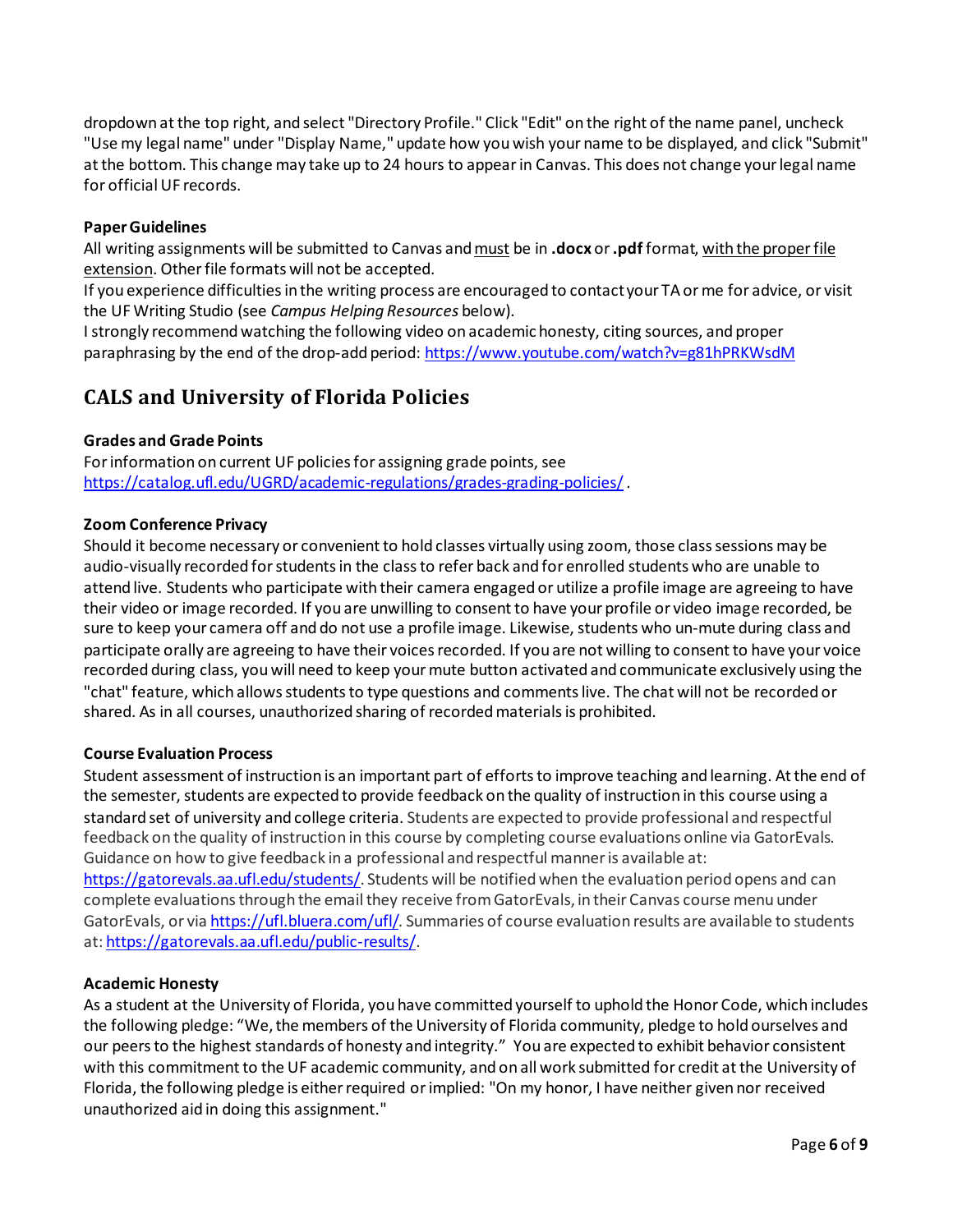It is assumed that you will complete all work independently in each course unless the instructor provides explicit permission for you to collaborate on course tasks (e.g. assignments, papers, quizzes, exams). Furthermore, as part of your obligation to uphold the Honor Code, you should report any condition that facilitates academic misconduct to appropriate personnel. It is your individual responsibility to know and comply with all university policies and procedures regarding academic integrity and the Student Honor Code. Violations of the Honor Code at the University of Florida will not be tolerated. Violations will be reported to the Dean of Students Office for consideration of disciplinary action. For more information regarding the Student Honor Code, please see: [http://www.dso.ufl.edu/sccr/process/student-conduct-honor-code/.](http://www.dso.ufl.edu/sccr/process/student-conduct-honor-code/)

The instructor emphasizes that **PLAGIARISM, WHETHER INTENTIONAL OR UNINTENTIONAL, IS A SERIOUS AND POTENTIALLY CAREER-ENDING FORM OF ACADEMIC MISCONDUCT. Copying and pasting is never okay in academia.** Direct quotes are not commonly used in science writing; paraphrases accompanied by a proper citation should be used instead.

#### **In-Class Recording**

Students are allowed to record video or audio of class lectures. However, the purposes for which these recordings may be used are strictly controlled. The only allowable purposes are (1) for personal educational use, (2) in connection with a complaint to the university, or (3) as evidence in, or in preparation for, a criminal or civil proceeding. All other purposes are prohibited. Specifically, students may not publish recorded lectures without the written consent of the instructor. A "class lecture" is an educational presentation intended to inform or teach enrolled students about a particular subject, including any instructor-led discussions that form part of the presentation, and delivered by any instructor hired or appointed by the University, or by a guest instructor, as part of a University of Florida course. A class lecture does not include lab sessions, student presentations, clinical presentations such as patient history, academic exercises involving solely student participation, assessments (quizzes, tests, exams), field trips, private conversations between students in the class or between a student and the faculty or lecturer during a class session. Publication without permission of the instructor is prohibited. To "publish" means to share, transmit, circulate, distribute, or provide access to a recording, regardless of format or medium, to another person (or persons), including but not limited to another student within the same class section. Additionally, a recording, or transcript of a recording, is considered published if it is posted on or uploaded to, in whole or in part, any media platform, including but not limited to social media, book, magazine, newspaper, leaflet, or third party note/tutoring services. A student who publishes a recording without written consent may be subject to a civil cause of action instituted by a person injured by the publication and/or discipline under UF Regulation 4.040 Student Honor Code and Student Conduct Code.

#### **Software Use**

All UF faculty, staff and students are required and expected to obey the laws and legal agreements governing software use. Failure to do so can lead to monetary damages and/or criminal penalties for the individual violator. Because such violations are also against university policies and rules, disciplinary action will be taken as appropriate.

#### **Services for Students with Disabilities**

Students with disabilities who experience learning barriers and would like to request academic accommodations should connect with the disability Resource Center[. Click here to get started with the Disability Resource Center.](https://disability.ufl.edu/students/get-started/) It is important for students to share their accommodation letter with their instructor and discuss their access needs, as early as possible in the semester.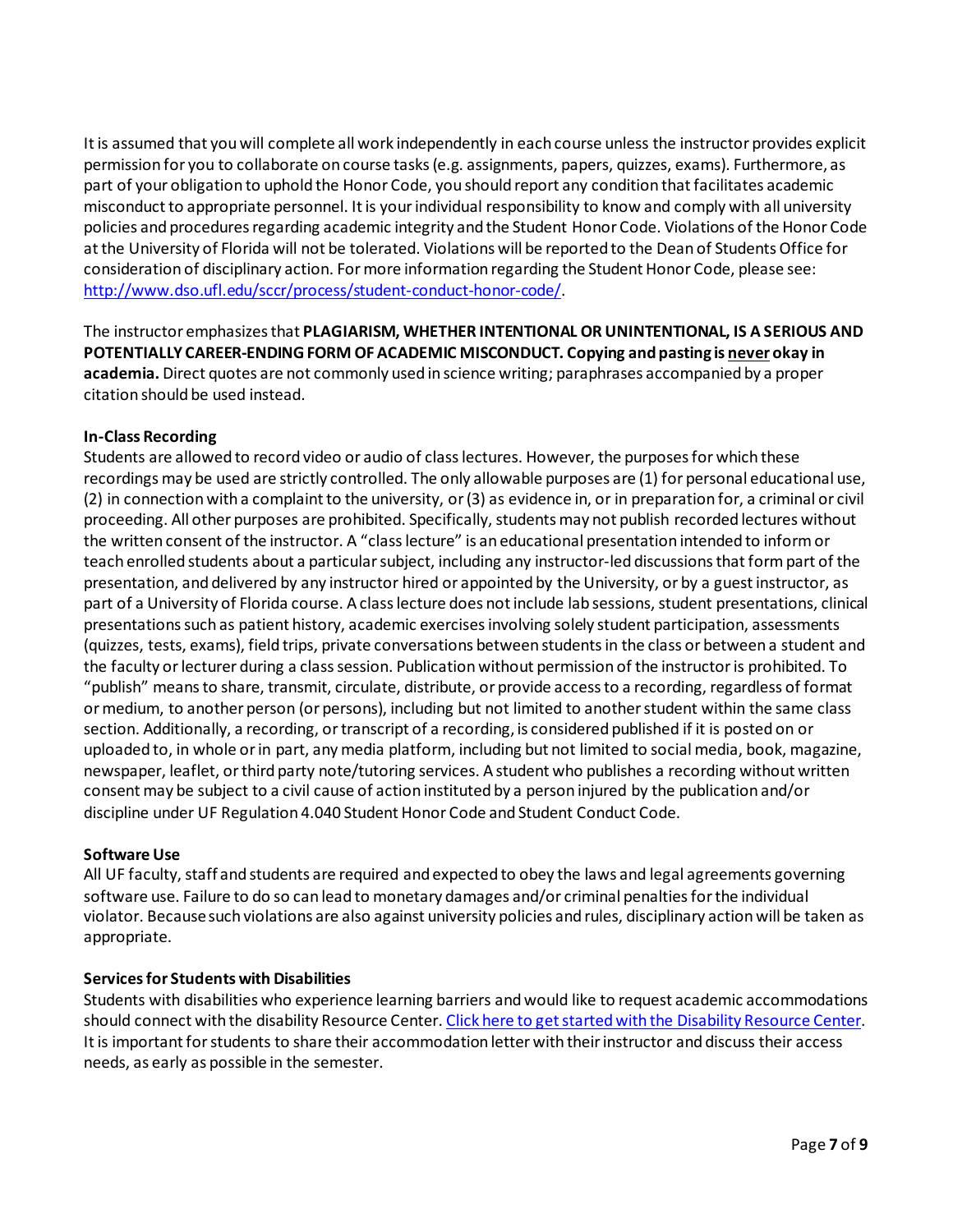#### **Student Complaints**

Residential Course[: https://sccr.dso.ufl.edu/policies/student-honor-code-student-conduct-code/](https://sccr.dso.ufl.edu/policies/student-honor-code-student-conduct-code/) Online Course[: http://www.distance.ufl.edu/student-complaint-process](http://www.distance.ufl.edu/student-complaint-process)

## **Campus Helping Resources**

**Your wellbeing is important to me and the University of Florida community**. Students experiencing crises or personal problems that interfere with their general wellbeing are encouraged to utilize the university's counseling resources. The Counseling & Wellness Center provides confidential counseling services at no cost for currently enrolled students. Resources are available on campus for students having personal problems or lacking clear career or academic goals, which interfere with their academic performance.

- *University Counseling Center & Wellness Center*, 3190 Radio Road, 352-392-1575. Counseling Services, Groups and Workshops, Outreach and Consultation, Self-Help Library & Wellness Coaching. <http://www.counseling.ufl.edu/>
- *U Matter We Care.* 352*-*292-2273. UF's umbrella program for UF's caring culture. Provides students in distress with support and coordination of the wide variety of appropriate resources[. http://umatter.ufl.edu](http://umatter.ufl.edu/)
- *Career Connections Center*, First Floor JWRU, 352-392-1601, [https://career.ufl.edu/.](https://career.ufl.edu/)
- Student Success Initiative[, http://studentsuccess.ufl.edu](http://studentsuccess.ufl.edu/)
- *Dean of Students Office*, 202 Peabody Hall, 392-1261. Among other services, the DSO assists students who are experiencing situations that compromises their ability to attend classes. This includes family emergencies and medical issues (including mental health crises)[. https://care.dso.ufl.edu/](https://care.dso.ufl.edu/)
- *Teaching Center*, Broward Hall, 352-392-2010 or 352-392-6420. General study skills and tutoring. <http://teachingcenter.ufl.edu/>
- *Writing Studio,* 2215 Turlington Hall, 352*-*846-1138. Help brainstorming, formatting, and writing papers. <http://writing.ufl.edu/writing-center/>.
- *Fork and Field Pantry.* Food and toiletries for students experiencing food insecurity. [https://pantry.fieldandfork.ufl.edu/.](https://pantry.fieldandfork.ufl.edu/)
- *UF Help Desk*. 352-392-4357. Technical support for computer issues and UF web services. <http://helpdesk.ufl.edu/>
- *University Police Department*, 352-392-1111 (or 9-1-1 for emergencies)[. http://www.police.ufl.edu/](http://www.police.ufl.edu/)
- *Library Support*[, http://cms.uflib.ufl.edu/ask.](http://cms.uflib.ufl.edu/ask) Various ways to receive assistance with using the libraries or finding resources.